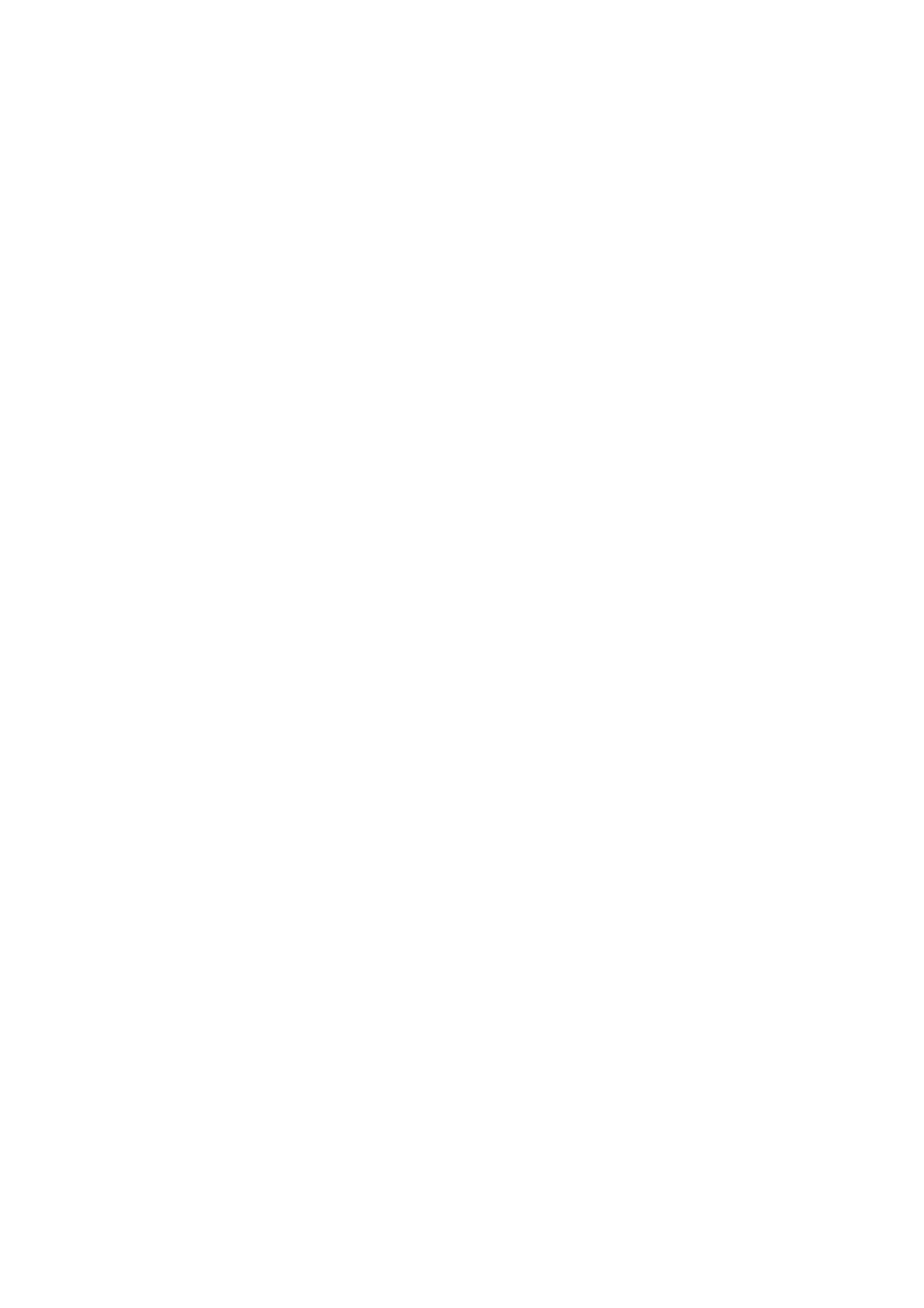*I certify that this public bill, which originated in the Legislative Assembly, has finally passed the Legislative Council and the Legislative Assembly of New South Wales.*

> *Clerk of the Legislative Assembly. Legislative Assembly, Sydney, , 2010*



New South Wales

# **Sydney Olympic Park Authority Amendment Bill 2010**

Act No , 2010

An Act to amend the *Sydney Olympic Park Authority Act 2001* to make provision with respect to noise management at major events carried on at Sydney Olympic Park; to make provision with respect to the functions of the Sydney Olympic Park Authority in relation to residential facilities; and for other purposes.

*I have examined this bill and find it to correspond in all respects with the bill as finally passed by both Houses.*

*Assistant Speaker of the Legislative Assembly.*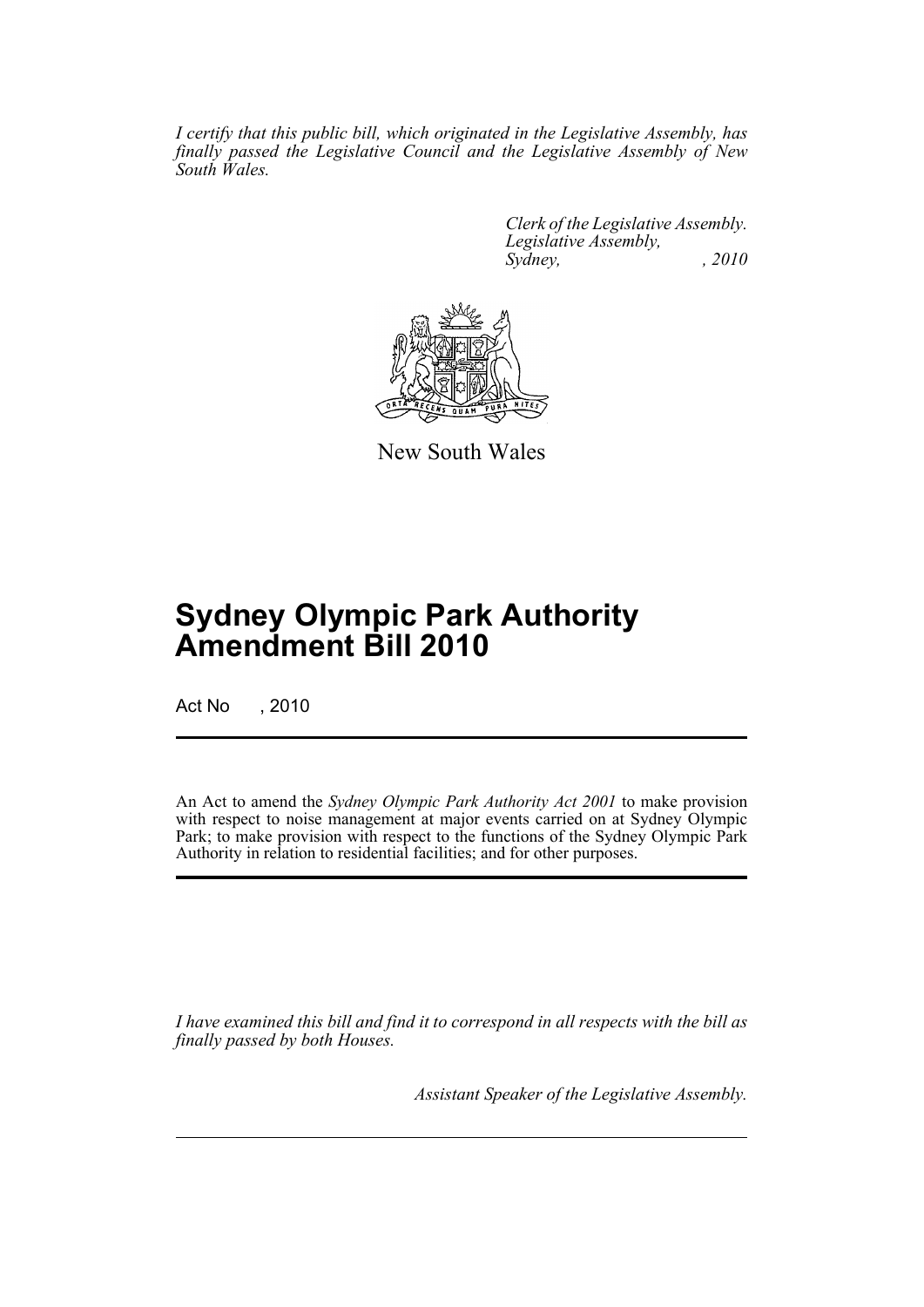### <span id="page-3-0"></span>**The Legislature of New South Wales enacts:**

#### **1 Name of Act**

This Act is the *Sydney Olympic Park Authority Amendment Act 2010*.

### <span id="page-3-1"></span>**2 Commencement**

This Act commences on a day or days to be appointed by proclamation.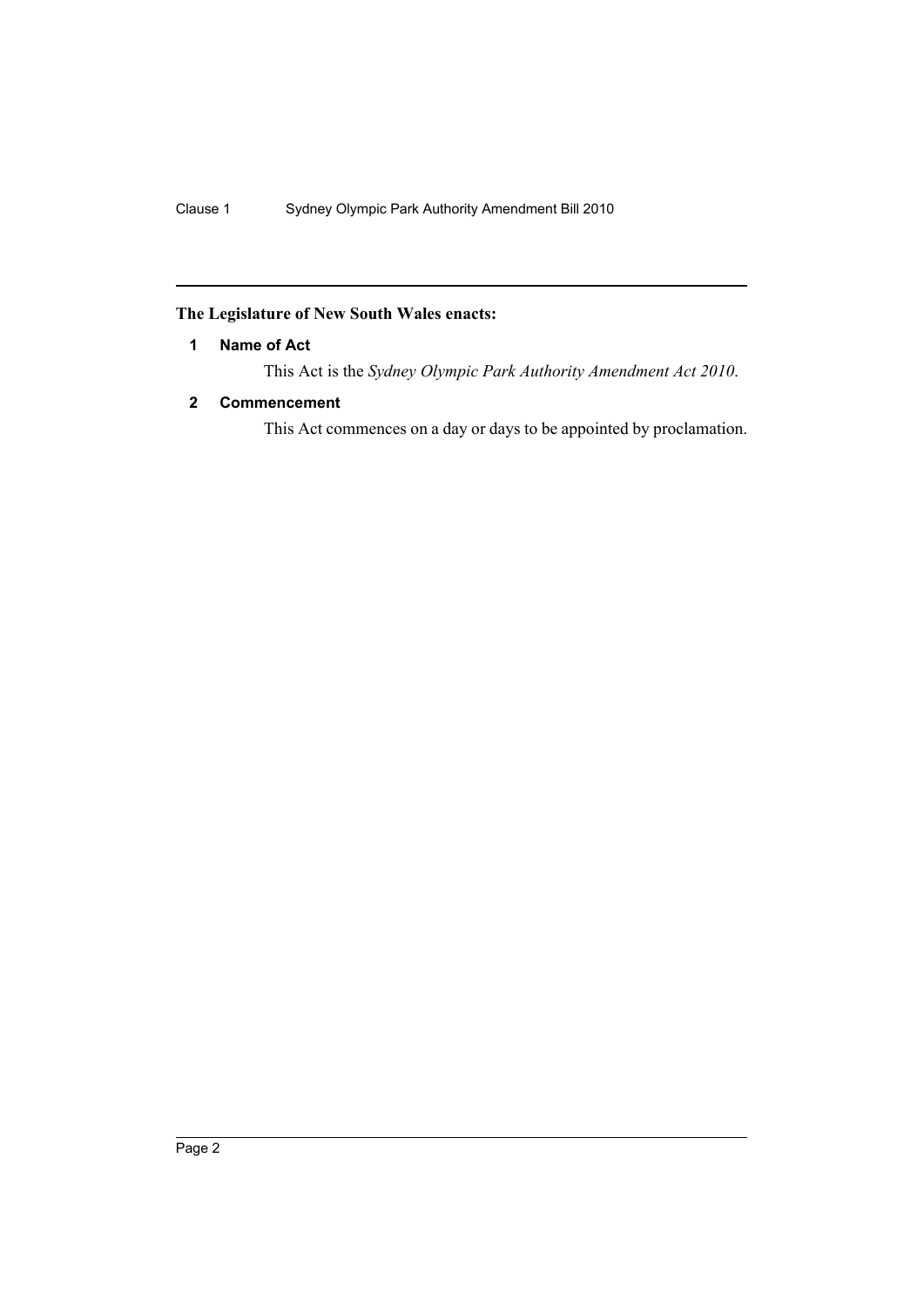Amendment of Sydney Olympic Park Authority Act 2001 No 57 Schedule 1

## <span id="page-4-0"></span>**Schedule 1 Amendment of Sydney Olympic Park Authority Act 2001 No 57**

#### **[1] Section 3 Objects**

Omit "town" from section 3 (a).

#### **[2] Section 3 (c)**

Insert "accessibility standards and" after "practice".

#### **[3] Section 4 Definitions**

Omit the definition of *Environmental Guidelines* from section 4 (1).

Insert instead:

*Environmental Guidelines* means the *Environmental Guidelines for Sydney Olympic Park* prepared by the Sydney Olympic Park Authority and dated February 2008, as amended from time to time under this Act.

#### **[4] Section 4 (1)**

Insert in appropriate order:

*Minister for Planning* means the Minister administering the *Environmental Planning and Assessment Act 1979*.

*ranger* means a person appointed as a ranger under section  $65$  (1).

#### **[5] Section 13 Functions—generally**

Insert ", residential" after "commercial" in section 13 (1) (b).

#### **[6] Section 18 Master plan**

Insert after section 18 (2):

(2A) Provisions of the master plan may apply to the whole or any part of Sydney Olympic Park.

#### **[7] Section 48A**

Insert after section 48:

#### **48A Legal proceedings and other noise abatement action**

(1) No criminal proceedings, no civil proceedings (whether at law or in equity) and no noise abatement action may be taken against any person with respect to the emission of noise from Sydney Olympic Park in relation to a major event.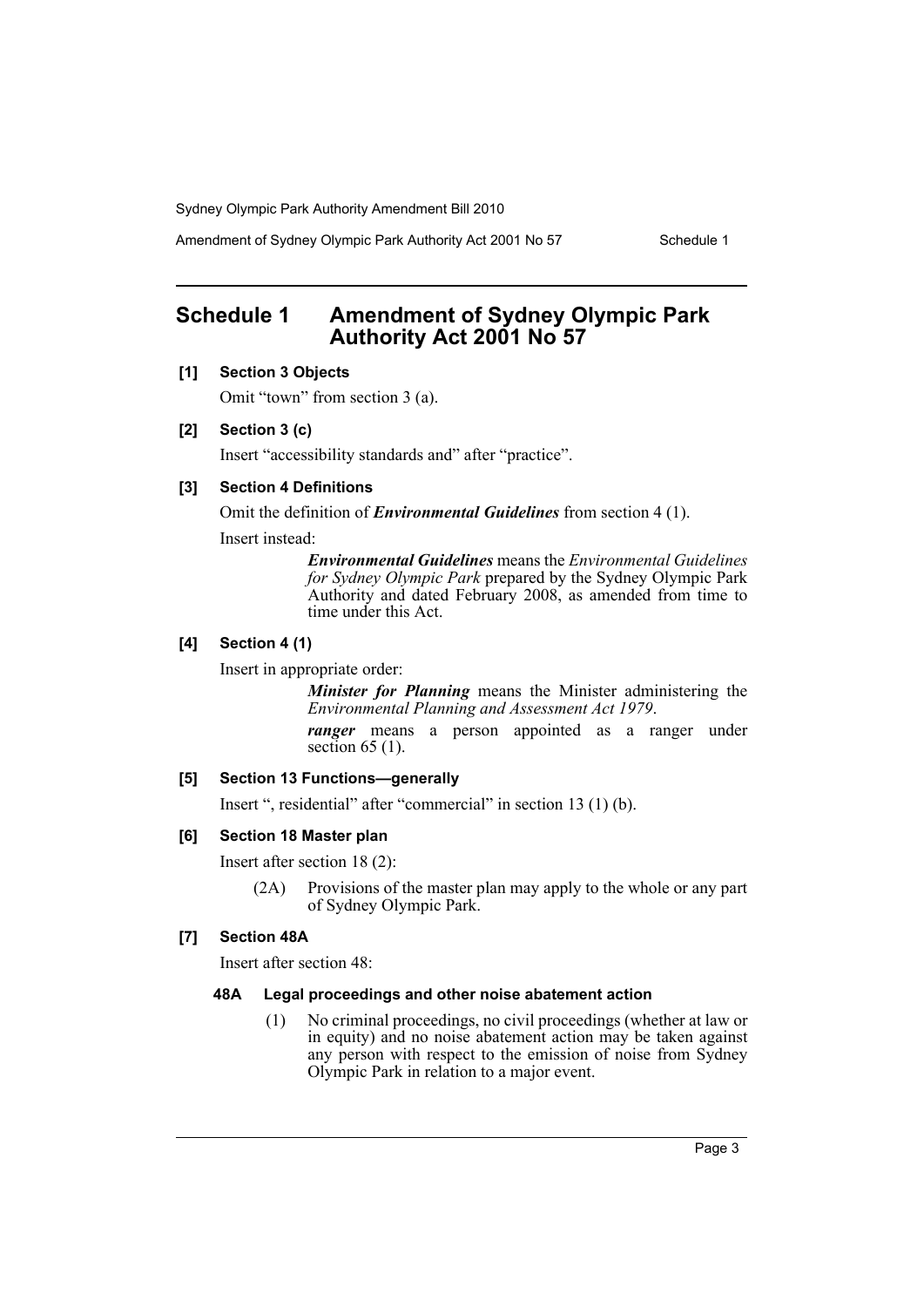- (2) The emission of such noise from Sydney Olympic Park does not constitute a public or private nuisance.
- (3) This section does not apply to or in respect of noise that exceeds the maximum permissible noise level at the closest residential facade.
- (4) This section does not limit or otherwise affect:
	- (a) the operation of the *Environmental Planning and Assessment Act 1979* or any instrument under that Act in its application to land comprising any part of Sydney Olympic Park, except section 121B of that Act to the extent the functions conferred by that section are not exercised by the Authority, or
	- (b) the functions of the Authority under sections 19 and 25 of this Act.
- (5) For the purposes of this section:

*closest residential facade*, in relation to noise, means:

- (a) the residential facade closest to the source of the noise, or
- (b) if there is more than one source of noise, the residential facade closest to where the noise is loudest,

where a reference to a residential facade is a reference to an outside wall of a building containing residential accommodation. *major event* means a business-oriented occasion or a cultural, social or sporting related occasion occurring on a single day, including an exhibition, a festival, a show and other like happening:

- (a) designed for more than 10,000 patrons or participants at a single major event venue, or
- (b) designed for more than 20,000 patrons or participants at two or more major event venues, or
- (c) that involves a total floor area of temporary tents or marquees of more than 1,000 square metres, or
- (d) that involves a total floor area of a temporary stage or platform of more than 300 square metres.

*maximum permissible noise level* means:

- (a) a noise level of  $85dB$  (A) (L<sub>A10, 15mins</sub>), or
- (b) if some other noise level is prescribed by the regulations, that other level,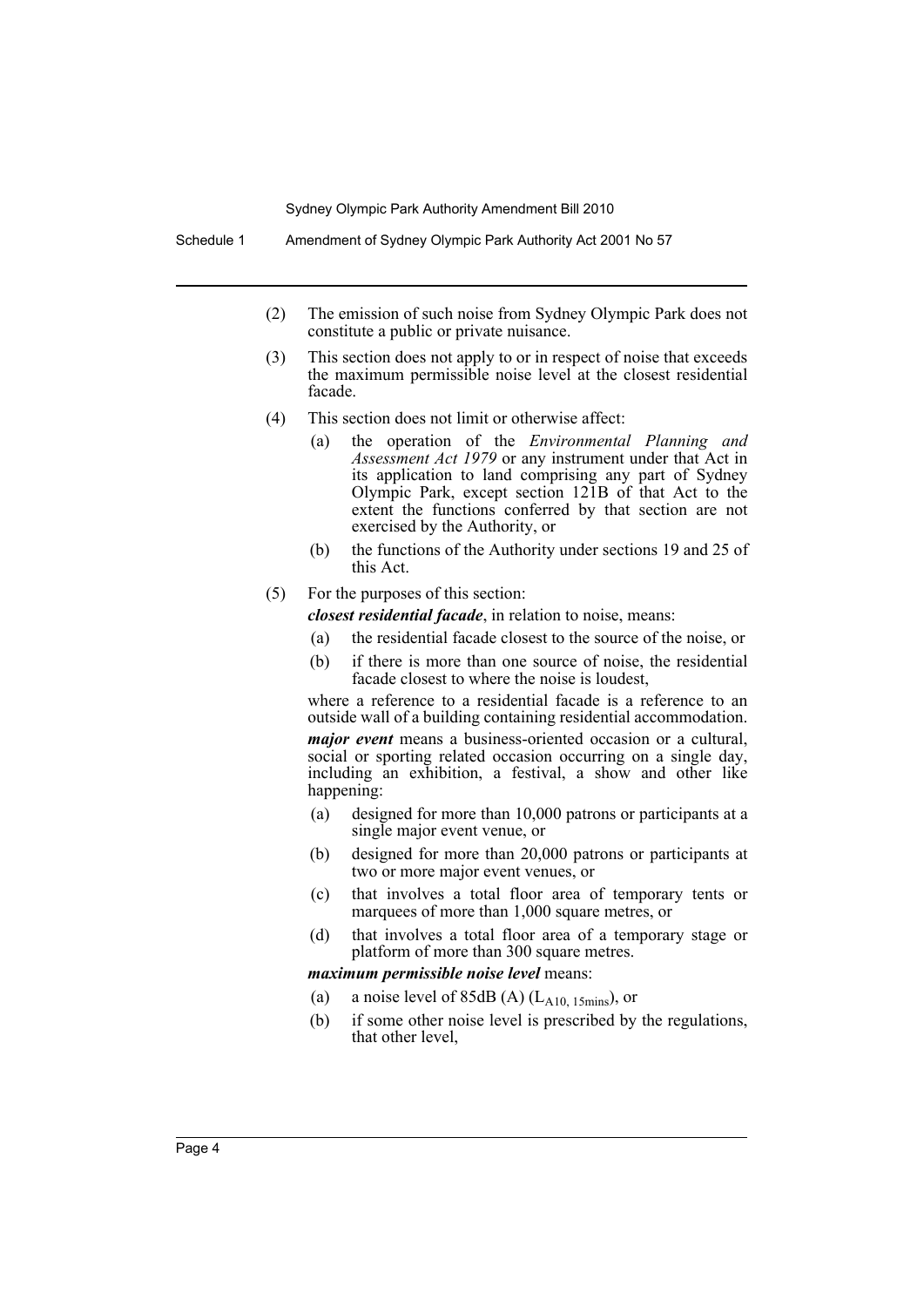Amendment of Sydney Olympic Park Authority Act 2001 No 57 Schedule 1

being, in either case, a noise level determined in accordance with:

- (c) Australian Standard AS 1055.1—1997, *Acoustics— Description and measurement of environmental noise, Part 1: General procedures*, as in force from time to time, or
- (d) Australian Standard AS 1259.1—1990, *Acoustics—Sound level meters, Part 1: Non-integrating*, as in force from time to time, or
- (e) Australian Standard AS 2659.1—1988, *Guide to the use of sound-measuring equipment, Part 1: Portable sound level meters*, as in force from time to time.

#### *noise abatement action* means:

- (a) the issuing of a noise control notice, noise abatement order or noise abatement direction under section 264, 268 or 276 of the *Protection of the Environment Operations Act 1997*, or
- (b) the issuing of an order with respect to noise under section 121B of the *Environmental Planning and Assessment Act 1979* by a person other than the Authority, or
- (c) action of the kind that may be taken following a complaint under section 79 of the *Liquor Act 2007*, or
- (d) any other action of a kind prescribed by the regulations.

#### **[8] Section 79 Penalty notices**

Omit section 79 (1). Insert instead:

- (1) An authorised officer may serve a penalty notice on a person if it appears to the officer that the person has committed an offence against:
	- (a) section 67, being an offence prescribed by the regulations as a penalty notice offence, or
	- (b) the regulations, being an offence prescribed by the regulations as a penalty notice offence.

#### **[9] Section 79 (6) (b)**

Omit "the offence". Insert instead "an offence".

#### **[10] Schedule 8 Savings, transitional and other provisions**

Insert at the end of clause 1 (1):

*Sydney Olympic Park Authority Amendment Act 2010*